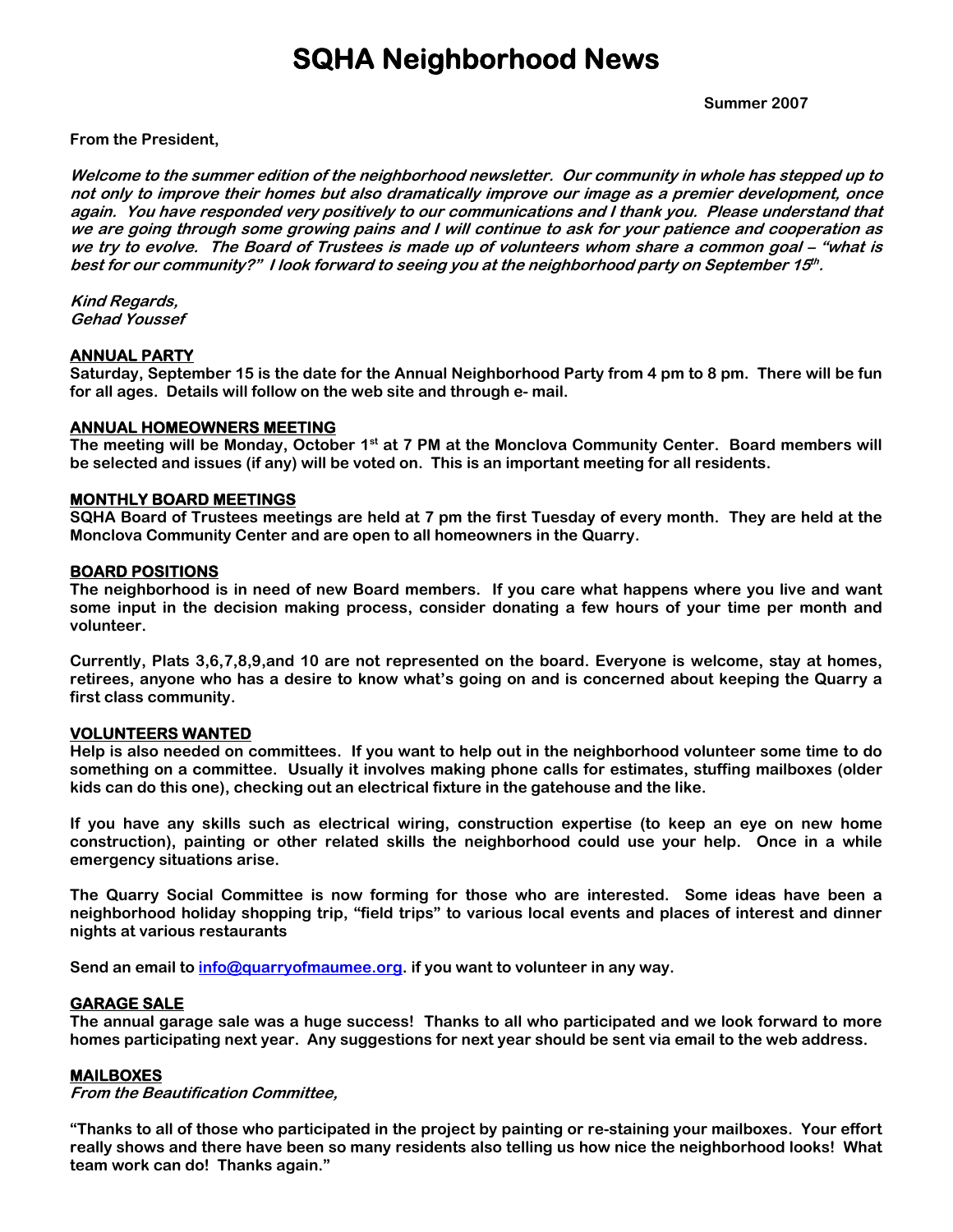### **WEB SITE**

**Hopefully by now you have visited our new and improved web site: [www.quarryofmaumee.org](http://www.quarryofmaumee.org/)  Become familiar with the neighborhood rules and regulations and know the latest Quarry news! It sure looks great!** 

#### **COMMUNICATION**

**If you are not receiving periodic emails from [quarryhoa@yahoo.com](mailto:quarryhoa@yahoo.com) (check your spam) your email address is not in the data base. To get on the email list send an email to info@quarryof maumee.org or go to the website.** 

**Most neighborhood information will be sent electronically or posted on the web site.** 

#### **KEEP THE CARDS & LETTERS COMING**

**Most violations are corrected after a written notice is given however there are those instances that occur when someone refuses or neglects to cooperate. Please keep sending any concerns you have to the email address.** 

#### **MAINTENANCE FEES**

**Maintenance Fees will be increasing to \$200. per year beginning in 2008. Fees have not increased since 1996 and do not reflect a cost of living increase.** 

#### **FOR SALE**

**If you are selling your Quarry home send us the information and it will be posted on our web site. This service is free of charge.**

#### **ILLEGAL DUMPING**

**Someone is dumping bagged yard waste on Indian Town Drive (the street in the back). If you are caught dumping anything the SQHA & Village Builders will prosecute. This is our neighborhood, take yard waste to the dump. It is mainly grass clippings from a residence. If you see anyone dumping please get their license plate number, or take a photo of it on your cell phone. Send the information to: info@quarryofmaumee.org.** 

#### **EASEMENT TREES**

**Easement trees (Red Sunset Maple) should be between the sidewalk and curb and are to be placed every 35 to 50 feet. That means that every lot should probably have two trees. Homes on Back Bay have not planted easement trees because Cavalear Development planted them randomly before the lots were surveyed. Some homes need to plant easement trees because the trees are planted on property lines (or close to them). Back Bay residents should plan on planting more easement trees to coordinate with the rest of the neighborhood.** 

#### **DOGS**

**Barking dogs are annoying. Please be considerate of your neighbors!** 

#### **SOLICITING**

**Soliciting (going door to door) is not allowed in the Quarry by anyone except local school organizations. Please advise unwanted solicitors of our policy or post a small sign by your front door. Often solicitors "case out" a neighborhood to see who is home during a particular time. Safety first!** 

#### **ADVERTISING**

**Advertising anything is not allowed in the Quarry. If you would like to purchase an ad on our website send us an email.** 

#### **SCHOOL BUSSES**

**Believe it or not school busses will be on our streets again in a few weeks. BE AWARE OF CHILDREN AT BUS STOPS AND NEAR BUSSES. KEEP AN EYE ON THEM WAITING AT THE STOP** 

#### **DID YOU KNOW…..**

**The mission statement of the SQHA is; To strive to give continuity to the community, preserve the architectural integrity and maintain common properties. It's goal is to protect the community's property values.** 

### **The speed limit is 25 mph.**